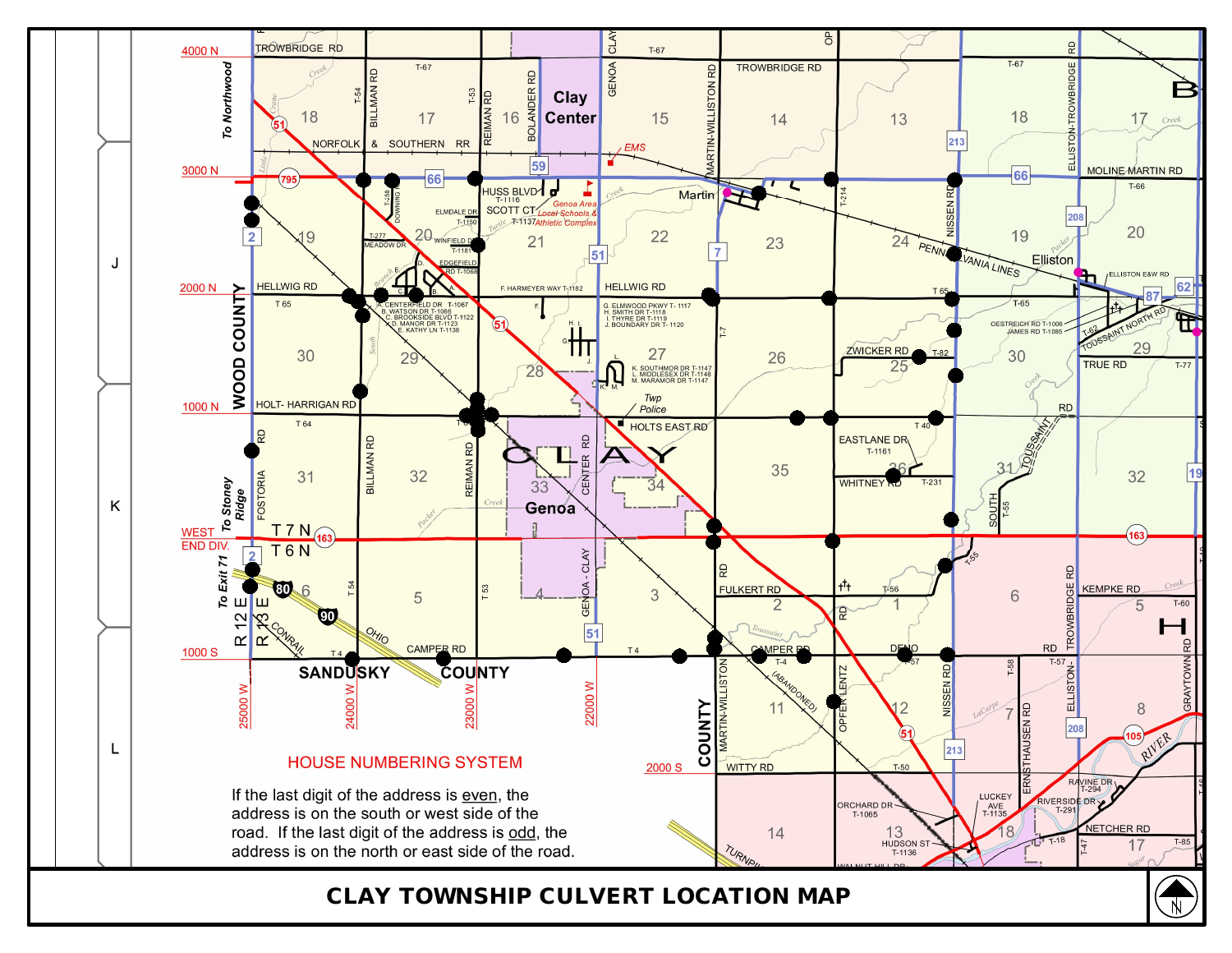## Ottawa County Culvert Listing

|                 | <b>YR</b>    |            |                          |                        |                  |                  |                 |                   |                 |  |                               |
|-----------------|--------------|------------|--------------------------|------------------------|------------------|------------------|-----------------|-------------------|-----------------|--|-------------------------------|
|                 | <b>Built</b> | <b>TWP</b> | <b>SEC</b>               | Number                 | <b>Road Name</b> |                  | Size            | <b>Type</b>       | Length          |  | Cond Stream                   |
|                 |              |            | Diameter Equivalent (IN) |                        |                  |                  |                 |                   |                 |  |                               |
|                 | 1953         | <b>CLA</b> | 6                        | C0002-00.68   Fostoria |                  | 60"              | 60              | <b>RCP</b>        | 37              |  | Ohio Turnpike Ditch           |
| $\overline{2}$  | 1953         | CLA        | $6\phantom{1}$           | C0002-00.72 Fostoria   |                  | 36"              | 36              | <b>RCP</b>        | 49              |  | <b>Ohio Turnpike Ditch</b>    |
| 3               | 1972         | <b>CLA</b> | 31                       | C0002-01.84   Fostoria |                  | 83" x 53"        | 90              | <b>ELL RCP</b>    | 42              |  | <b>Bloomfield Ditch</b>       |
| 4               | 1972         | CLA        | $\overline{19}$          | C0002-03.71            | Fostoria         | $91" \times 58"$ | 100             | <b>ELL RCP</b>    | 42              |  | J Blausey Ditch               |
| 5               |              | <b>CLA</b> | $\overline{19}$          | C0002-03.85            | Fostoria         | 27"              | $\overline{27}$ | CIP               | $\overline{33}$ |  |                               |
| 6               |              | <b>CLA</b> | 6                        | T0004-00.89            | Camper           | 24"              | 24              | <b>VSP</b>        | 38              |  |                               |
| $\overline{7}$  |              | <b>CLA</b> | 5                        | T0004-01.65            | Camper           | 4' 0" x 5' 0"    | 69              | <b>CIP BOX</b>    | 23.5            |  | N F Johnson Ditch             |
| 8               |              | <b>CLA</b> | 4                        | T0004-02.92            | Camper           | 24"              | 24              | <b>CMP</b>        | 41.5            |  |                               |
| 9               |              | CLA        | 3                        | T0004-03.59            | Camper           | 60"              | 60              | RCP               | 265             |  | <b>Toussaint Creek Branch</b> |
| 10              |              | CLA        | $\overline{2}$           | T0004-04.26            | Camper           | 24"              | $\overline{24}$ | <b>RCP</b>        | $\overline{29}$ |  |                               |
| 11              |              | <b>CLA</b> | $\overline{2}$           | T0004-04.61            | Camper           | 24"              | 24              | RCP               | 28.5            |  |                               |
| 12              |              | <b>CLA</b> | 3                        | T0007-01.13            | Martin-Williston | 48"              | 48              | RCP               | 37              |  |                               |
| 13              |              | <b>CLA</b> | 3                        | T0007-01.23            | Martin-Williston | 4' 6" x 3' 6"    | 61              | <b>BOX</b>        | 63              |  |                               |
| 14              |              | <b>CLA</b> | 3                        | T0007-01.93            | Martin-Williston | 24"              | 24              | RCP               | 56              |  | SR 163 Ditch                  |
| 15              |              | <b>CLA</b> | 34                       | T0007-02.08            | Martin-Williston | 24"              | 24              | <b>RCP</b>        | $\overline{97}$ |  | SR 51 Ditch                   |
| 16              |              | CLA        | $\overline{35}$          | T0040-01.60            | <b>Holts E</b>   | 27"              | $\overline{27}$ | <b>RCP</b>        | 204             |  | Wm H Blausey Ditch            |
| 17              |              | CLA        | $\overline{35}$          | T0040-01.90            | Holts E          | 48"              | 48              | <b>RCP</b>        | 48              |  | L B Gardner Ditch             |
| $\overline{18}$ |              | <b>CLA</b> | 36                       | T0040-02.86            | <b>Holts E</b>   | 91" x 58"        | 100             | <b>ELL RCP</b>    | 30              |  | <b>Lenz Ditch</b>             |
| 19              | 1962         | <b>CLA</b> | $\overline{32}$          | T0053-01.82            | Reiman           | 36"              | 36              | RCP               | $\overline{32}$ |  | Richards Ditch                |
| 20              |              | <b>CLA</b> | $\overline{32}$          | T0053-01.95            | Reiman           | 24"              | 24              | <b>RCP</b>        | $\overline{31}$ |  | Hult-Harrigan Ditch           |
| 21              |              | <b>CLA</b> | 29                       | T0053-02.11            | Reiman           | 24"              | 24              | <b>CMP</b>        | $\overline{56}$ |  |                               |
| 22              |              | <b>CLA</b> | 29                       | T0053-02.15            | Reiman           | 27"              | 27              | <b>CMP</b>        | 40              |  |                               |
| 23              |              | <b>CLA</b> | 20                       | T0053-03.51            | Reiman           | $5' \times 4'$   | 69              | <b>SMA</b>        | $\overline{26}$ |  | <b>Hellwig Rd Ditch</b>       |
| 24              | 1972         | <b>CLA</b> | $\overline{30}$          | T0054-02.27            | Billman          | $98" \times 63"$ |                 | ELL RCP 78' equiv | $\overline{42}$ |  | <b>Bloomfield Ditch</b>       |
| 25              | 1972         | <b>CLA</b> | $\overline{30}$          | T0054-02.83            | Billman          | 24"              | 24              | <b>RCP</b>        | 48              |  |                               |
| 26              | 1967         | <b>CLA</b> | $\overline{30}$          | T0054-03.06            | Billman          | 60"              | 60              | RCP               | 44              |  | Eugene Martin Ditch           |
| 27              | 1964         | <b>CLA</b> | 19                       | T0054-04.11            | Billman          | 24"              | 24              | RCP               | 48              |  | <b>Schessler Ditch</b>        |
| 28              | 1970         | <b>CLA</b> | $\mathbf{1}$             | T0056-02.03            | Fulkert          | 36"              | $\overline{36}$ | <b>RCP</b>        | 666             |  |                               |
| 29              | 1957         | <b>CLA</b> | $\overline{12}$          | T0057-00.40            | Deno             | 84"              | $\overline{84}$ | <b>RCP</b>        | 52              |  | Hagerdon Jt Cty Ditch         |
| 30              | 1963         | <b>CLA</b> | $\overline{12}$          | T0057-00.77            | Deno             | 30"              | $\overline{30}$ | <b>RCP</b>        | $\overline{36}$ |  | <b>Nissen Road Ditch</b>      |
| 31              |              | <b>CLA</b> | 33                       | T0064-01.95            | Holt-Harrigan    | 24"              | 24              | <b>VSP</b>        | 62              |  | <b>RR Ditch</b>               |
| 32              | 1962         | <b>CLA</b> | 33                       | T0064-01.99            | Holt-Harrigan    | 91" x 58"        | 100             | <b>ELL RCP</b>    | 42              |  | <b>Richard Ditch</b>          |
| 33              | 1873         | <b>CLA</b> | 30                       | T0065-00.98 Hellwig    |                  | 2' 8'' 2' 6''    | 40              | <b>BOX</b>        | 50              |  | Eugene Martin Ditch           |